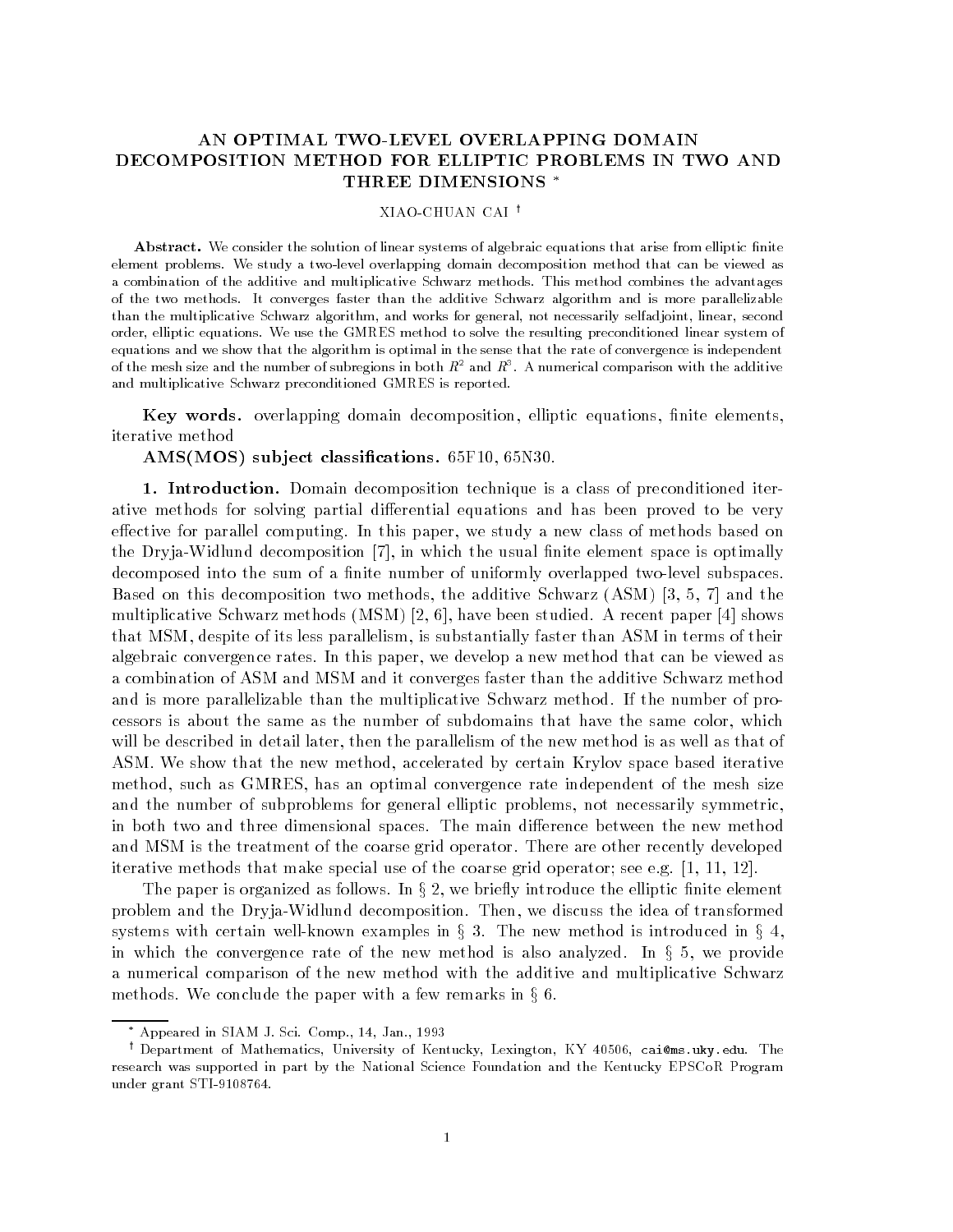2. Model problem and Dryja-Widlund decomposition. Let  $\Omega$  be a bounded polygonal region in  $K^+$  ( $a = 2$  or 3) with boundary  $\partial M$ . We consider the weak form of the homogeneous Dirichlet boundary value problem: Find  $u \in H_0^1(\Omega)$  such that

(1) 
$$
b(u,v) = (f,v), \quad \forall v \in H_0^1(\Omega),
$$

where the bilinear form  $b(u, v) = a(u, v) + s(u, v)$  and

$$
a(u,v) = \sum_{i,j=1}^d \int_{\Omega} a_{ij} \frac{\partial u}{\partial x_i} \frac{\partial v}{\partial x_j} dx \text{ and } s(u,v) = \sum_{i=1}^d \int_{\Omega} b_i \frac{\partial u}{\partial x_i} v dx + \int_{\Omega} cuv dx
$$

We assume that all coefficients are sufficiently smooth, the matrix  $\{a_{ij}(x)\}\$ is symmetric and uniformly positive definite, and  $f \in H^{-1}(\Omega)$ . We also assume that the equation has a unique solution and that  $v(\cdot, \cdot)$  satisfies, for some positive constants c and  $\cup$ ,

- $c \|u\|_a^2 \le b(u, u), \forall u \in H_0^1(\Omega)$
- 

 $\bullet$   $\parallel b(u, v) \leq C \parallel u \parallel_a \parallel v \parallel_a$ ,  $\forall u, v \in H_0^1(\Omega)$ .<br>Here  $\parallel \cdot \parallel_a = a(\cdot, \cdot)^{1/2}$  is the energy norm of  $H_0^1(\Omega)$ . We solve equation (1) by the Galerkin conformal finite element method. For simplicity, we use piecewise linear triangular elements in  $R^-$  and the corresponding tetrahedral elements in  $R^+$ . Following Dryja and Widlund  $\{e\}$ , we describe a two-level triangulation of  $\Omega$  and the corresponding finite element spaces. We define  $\{\Omega_i, i~=~1,\cdots,N\}$  to be a shape regular finite element triangulation of  $\Omega,$  where the diameter of  $\Omega_i$  is of order  $O(H)$ . We call  $\Omega_i$  a substructure and  $\{\Omega_i\}$  the coarse grid or H-level triangulation of  $\Omega$ . In our second step, we further divide each  $\Omega_i$  into smaller simplices of diameter  $O(h)$ , and the union of these forms a shape regular finite element triangulation of  $\Omega$ . We call it the fine mesh or h-level triangulation of  $\Omega$ . We denote by  $V$  – and  $V$  ) the continuous, piecewise linear ninte element function spaces over the  $H$  -level – and h-level triangulations of  $\Omega$ , respectively. The Galerkin approximation of equation (1) is formulated as follows: Find  $u_h^*\in V^n,$  such that

$$
(2) \t b(u_h^*, v_h) = (f, v_h), \quad \forall v_h \in V^h.
$$

We next describe the Dryja-Widlund decomposition of  $V$  . To decompose  $\overline{u}$  into overlapping subregions, we extend each  $\Omega_i$  to a larger subregion  $\Omega_i,$  i.e.  $\Omega_i \subset \Omega_i \subset \Omega$ . The overlap is of size  $O(H),$  or more precisely  ${\rm dist}(\partial\Omega_i\cap\Omega,\partial\Omega_i\cap\Omega)\geq |\alpha H, \ \ \forall i,$  for a constant  $\alpha > 0$ . We assume that  $\partial \Omega_i$  aligns with the h-level elements and denote  $\Omega_0 = \Omega$ . For each  $\Omega_i, i > 0$ , we define  $V_i^h = \{v_h \in V^h | v_h(x) = 0, x \bar{\in} \Omega_i'\} \subset V^h$ . We also use the subspace  $V_0^+ = V^-$ . It is easy to see that V h can be represented as the sum of the N  $+$  1 subspaces,

$$
V^h = V_0^h + V_1^h + \cdots + V_N^h.
$$

We now regroup the subregions in terms of the following coloring strategy Associated with the decomposition  $\{\Omega_i'\}$ , we define an undirected graph in which nodes represent the extended subregions and the edges intersections of the extended subregions This graph can be colored, using colors  $0, \cdots, J$ , such that no connected nodes have the same color. We note that  $\Omega_0$  needs its own color. It is obvious that the coloring is not unique.

**b.** Transformed imear system, het  $v_i(\cdot, \cdot)$  be a bilinear form, denied on the subspace  $V_i$  , which we will refer as the subspace preconditioner for  $v(\cdot, \cdot)$ . In this paper, we only consider two cases

 $\{1, b_i(\cdot, \cdot) = 0(\cdot, \cdot), 1$  or  $i = 0, 1, \cdot \cdot \cdot 1$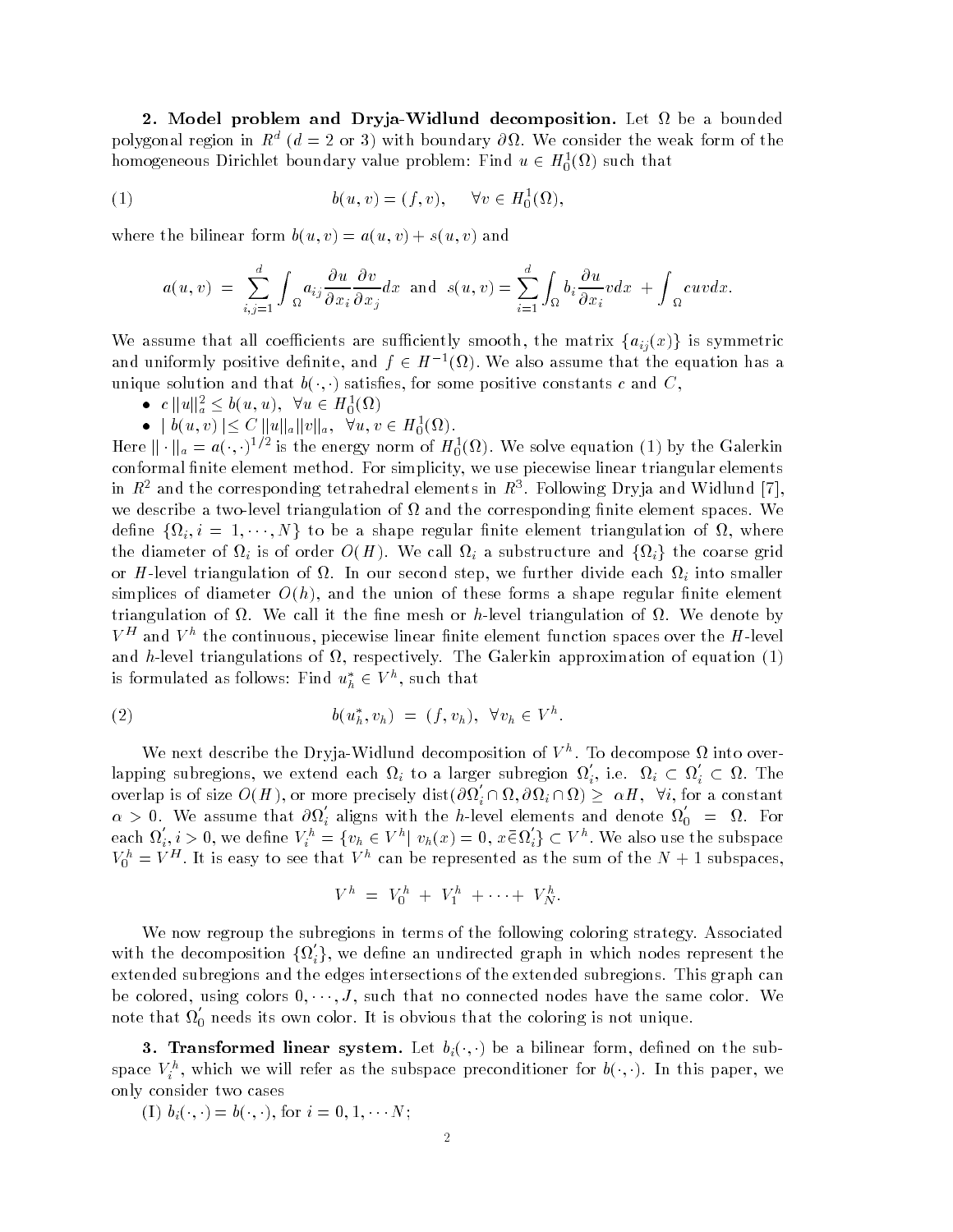$\{11\}$   $\upsilon_0(\cdot,\cdot) = \upsilon(\cdot,\cdot)$  and  $\upsilon_i(\cdot,\cdot) = \upsilon(\cdot,\cdot)$  for  $i = 1,\cdot\cdot\cdot,\cdot$ We introduce the operator  $I_i: V^* \longrightarrow V_i^*$  by

$$
b_i(T_iu_h, v_h) = b(u_h, v_h), \quad \forall u_h \in V^h \text{ and } \forall v_h \in V_i^h.
$$

We note that among all these operators,  $T_0$  is the only global operator and all the others are local. We recall that  $u_h^* \in V^h$  denote the exact solution of the Galerkin equation (2). It is easy to see that the vector  $T_iu_h^*\in V_i^{\mu}$  can be computed, without knowing  $u_h^*$ , by using the definition of  $T_i$  and the equation (2). As an immediate consequence, if we define

$$
T = poly(T_0, T_1, \cdots, T_N)
$$

as a polynomial of these  $T_i$  s such that  $poly(0,\dots,0) = 0$ , then  $Tu_h^* \in V^n$  can also be computed without knowing  $u_h^*$  itself. By denoting  $g = Tu_h^*$ , we refer

$$
(3) \t\t T u_h^* = g
$$

as the *transformed system* of  $(2)$ . It is not difficult to prove that

 $\pm$  HEOREM O.I. It is the effective then the equation for has the same solution as the Galerkin equation (2).

We now group these maps  $T_i$  in terms of the color that the subregion was assigned. For  $j = 0, 1, \dots, J$ , we denote  $Q_j$  as the sum of all  $T_i$  s that correspond to the subregions with the  $j$  " color. In fact  $Q_0 = I_0$ , we remark that *I* (the number of subregions) may be large,  $J$  (the number of colors) can still be small. We next look at two special examples. The first one, which is the simplest case and the degree of  $poly(\cdot, \cdot)$  is one, is the additive Schwarz method, in which the operator has the form

$$
T_{asm} = Q_0 + Q_1 + \cdots + Q_J.
$$

The second example is the so-called multiplicative Schwarz operator

$$
T_{msm} = I - E_{J+1},
$$

where I is the identity map and  $E_j+1 = (I - Q_0)(I - Q_1) \cdots (I - Q_J)$ . The degree of this polynomial depends on the number of colors and the exact form of the polynomial depends on how the subregions are colored

It is important to note that even if the original equation  $(2)$  is not well-conditioned, the transformed systems can be uniformly well-conditioned and more importantly the transformed system can be so arranged that a highly parallelizable algorithm can be developed for solving it. To build such a well-conditioned and easily parallelizable transformed system is the main purpose of this paper

4. A new transformed system and its spectral bounds. The parallelism of MSM results mainly from the fact that, for  $j \neq 0$ ,  $Q_j$  is a sum of some local independent subproblems, that can be handled in parallel. However, the global operator  $Q_0v_h = T_0v_h$  is very special and it can not be handled in parallel with other local subproblems It is not the case for ASM in which all subproblems, including  $T_0$ , can be solved in parallel.

Motivated by the above observation, we now define an operator in which the global operator  $T_0$  is made to be additive to the rest of local operators.

$$
(4) \t T_{new} = \omega T_0 + I - E_J,
$$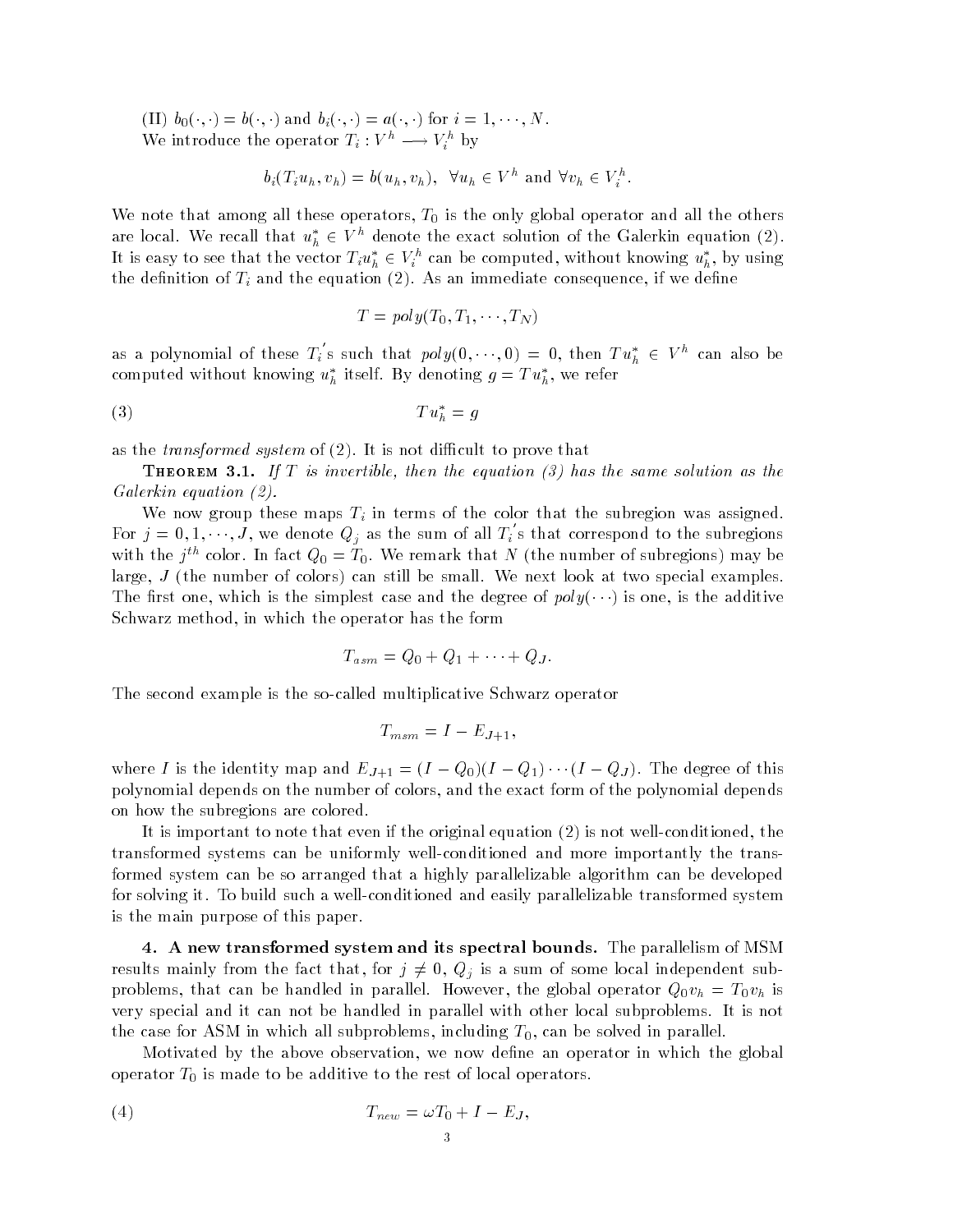where  $E_J = (I - Q_1) \cdots (I - Q_J)$  and  $0 < \omega \in R$  is a balancing parameter. If we define  $f_{new} = T_{new}u_h^*$ , then our new algorithm can be described as

 $ALGORITHM:$  Find the solution of equation  $(2)$  by solving the transformed system

$$
(5) \t\t T_{new}u_h^* = f_{new}
$$

with an iterative method.

We show in the next theorem that the operator  $T_{new}$  is, under certain assumptions, uniformly well-conditioned. In other words, its spectral bounds are independent of the mesh parameter as well as the number of subproblems. The symmetric part of  $T_{new}$  is uniformly positive definite, which guarantees the convergence of a class of Krylov space based iterative methods such as the GMRES methods such as the GMRES methods such as the GMRES methods such as

**THEOREM 4.1.** There exist constants  $H_0 > 0$  and  $\omega > 0$ , thae pendent of h and H, such that if  $H \leq H_0$  then,

$$
||T_{new}||_a \leq C
$$

and

$$
a(T_{new}u_h, u_h) \geq \frac{c}{(J+1)^2}||u_h||_a^2, \quad \forall u_h \in V^h,
$$

where  $C = C(H_0)$  and  $c = C(H_0)$  are positive constants independent of H and h.

In order to prove the main theorem, we need to quote some known results for the well-conditionness of  $T_{msm}$ .

**THEOREM 4.2 (CAI AND WIDLUND [6]).** There exist constants  $H_0 > 0$ ,  $\gamma_i > 0$ ,  $i = 1, 2$ , such that if  $H \leq H_0$ , then

$$
||E_J||_a \le \sqrt{1 - \frac{\gamma_1 H^2}{J^2}} \quad \text{and} \quad ||E_{J+1}||_a \le \sqrt{1 - \frac{\gamma_2}{(J+1)^2}} \ ,
$$

 $\overline{\phantom{a}}$ 

where  $\mu = \mu(H_0)$  are macpenached  $f$   $H_0$  and  $\mu$ .

**LEMMA 7.0** (OAI AND WIDDOND  $[0]$ ). There exists a constants  $H_0 > 0$ , such that if  $H \leq H_0$ , then for any  $u_h \in V^{\mu}$ 

$$
||T_0u_h||_a \leq C||u_h||_a, \quad ||T_0u_h - u_h||_{L^2} \leq C H||u_h||_a
$$

and

$$
a(T_0u_h, u_h) \ge ||T_0u_h||_a^2 - cH||u_h||_a^2,
$$

where  $c = c(H_0)$  and  $\psi = \psi(H_0)$  are positive constants independent of H and h.

*Proof.* (of Theorem 4.1): It is easy to see that the following identity holds

(6) 
$$
T_{new} = \omega T_0 - T_0 E_J + I - E_{J+1}.
$$

The upper bound part of this theorem can be trivially proved by using Theorem 4.2 and Lemma

For the lower bound part, we only prove the case where  $\theta_i(\cdot, \cdot) = \theta(\cdot, \cdot)$  for  $i = 0, \cdots, N$ . The proof for the other case can be obtained in a similar way. Directly from the identity  $\mathbf{v}$  - we have that the that the that the that the that the that the that the that the that the that the that the that the three states is the three states of the three states is the three states of the three states i

(7) 
$$
a(T_{new}u_h, u_h) = \omega a(T_0u_u, u_h) + a(u_h, u_h) - a(E_{J+1}u_h, u_h) - a(T_0E_Ju_h, u_h).
$$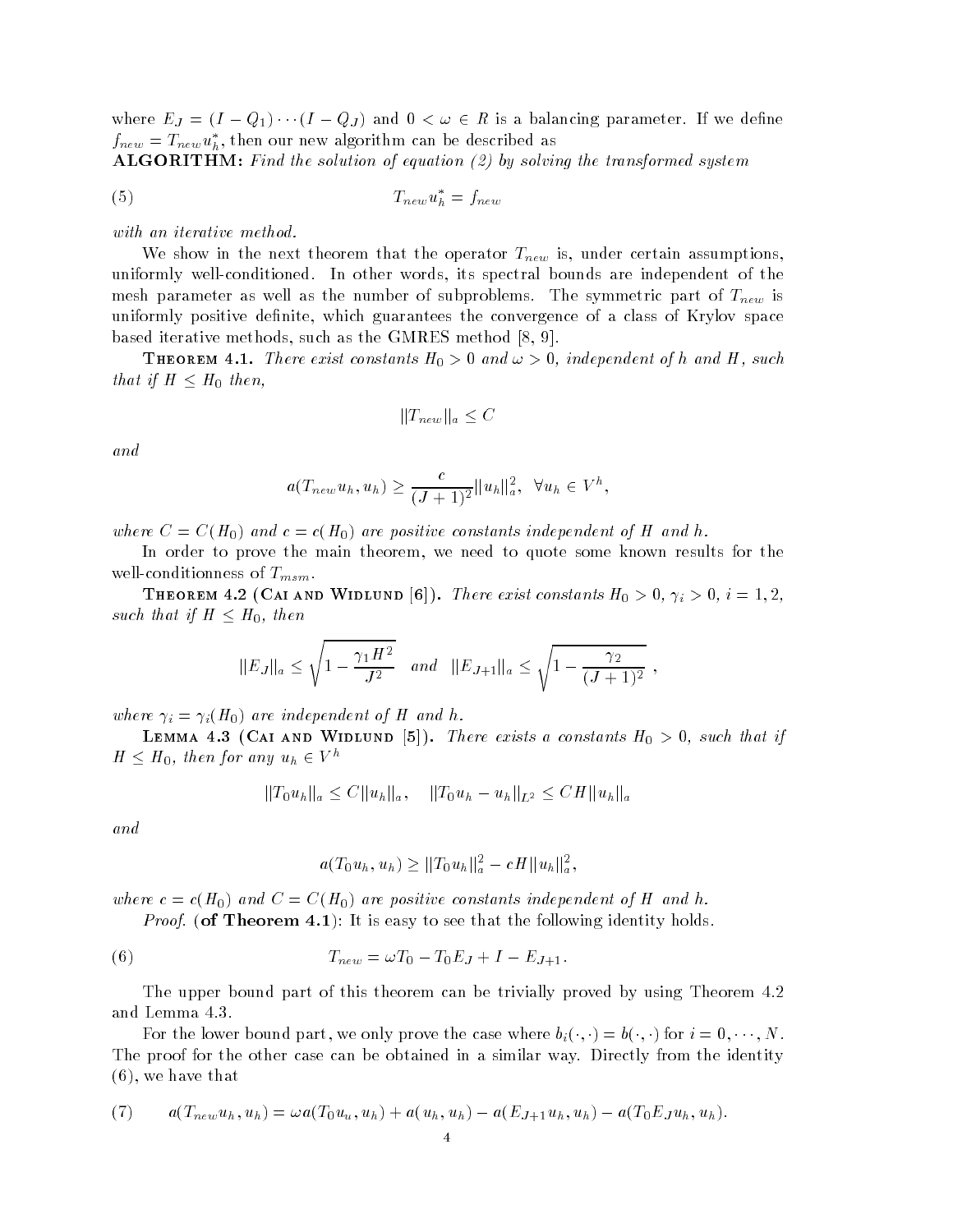We now estimate the right-hand-side of the above equality term-by-term. Following Theorem  $4.2$ , we obtain

(8) 
$$
a(E_{J+1}u_h, u_h) \leq (1-\tilde{c})||u_h||_a^2,
$$

(8)<br>
where the constant  $\tilde{c} = 1 - \sqrt{1 - \gamma_2/(J+1)^2} > 0$ . It is easy to verify that

(9)  

$$
a(T_0E_Ju_h, u_h) = b(T_0u_h, T_0E_Ju_h) - s(u_h, T_0E_Ju_h)
$$

$$
= a(T_0u_h, T_0E_Ju_h) + s(T_0u_h - u_h, T_0E_Ju_h)
$$

By using the fact that  $|s(u,v)| \leq C \|u\|_{L^2} \|v\|_a$ ,  $\forall u, v \in H_0^1(\Omega)$ , Lemma 4.3 and Theorem  $4.2$ , we have

$$
|s(T_0u_h - u_h, T_0E_Ju_h)| \leq CH ||u_h||_a^2
$$

and hence

(10)  

$$
a(T_0E_Ju_h, u_h) \leq \|T_0u_h\|_a \|T_0E_Ju_h\|_a + CH \|u_h\|_a^2
$$

$$
\leq C_1 \|u_h\|_a \|T_0u_h\|_a + CH \|u_h\|_a^2
$$

$$
\leq \frac{C_1\lambda}{2} \|u_h\|_a^2 + \frac{C_1}{2\lambda} \|T_0u_h\|_a^2 + CH \|u_h\|_a^2,
$$

where  $\lambda$  is an arbitrary positive constant. By taking  $\lambda = \tilde{c}/C_1$ , we have

(11) 
$$
a(T_0 E_J u_h, u_h) \leq \frac{\tilde{c}}{2} \|u_h\|_a^2 + \frac{C_1^2}{2\tilde{c}} \|T_0 u_h\|_a^2 + C H \|u_h\|_a^2.
$$

Taking all the above estimates  $(7)$ ,  $(8)$ ,  $(11)$  and the last inequality of Lemma 4.3 into account, we have

(12)  

$$
a(T_{new}u_h, u_h) \geq \tilde{c}||u_h||_a^2 + \omega ||T_0u_h||_a^2 - CH\omega ||u_h||_a^2
$$

$$
-\frac{\tilde{c}}{2}||u_h||_a^2 - \frac{C_1^2}{2\tilde{c}}||T_0u_h||_a^2 - CH||u_h||_a^2.
$$

**Therefore, if we choose**  $\omega = \cup \frac{1}{2}$  (zc), then

(13) 
$$
a(T_{new}u_h, u_h) \geq \frac{\tilde{c}}{2} ||u_h||_a^2 - CH ||u_h||_a^2.
$$

Thus, if  $H$  is small enough, we have

(14) 
$$
a(T_{new}u_h, u_h) \geq \frac{\tilde{c}}{4}||u_h||_a^2 \geq \frac{\gamma_2}{8(J+1)^2}||u_h||_a^2,
$$

which completes the proof of the main theorem.  $\square$ 

A remark is in order here about the choice of  $\omega$ .  $\omega$  does not depend on the size of the linear system, nor the number of subproblems. Our numerical experiments, cf. the next section, show that the algorithm is not very sensitive to  $\omega$ . In fact  $\omega = 1$  has always given us better convergence than ASM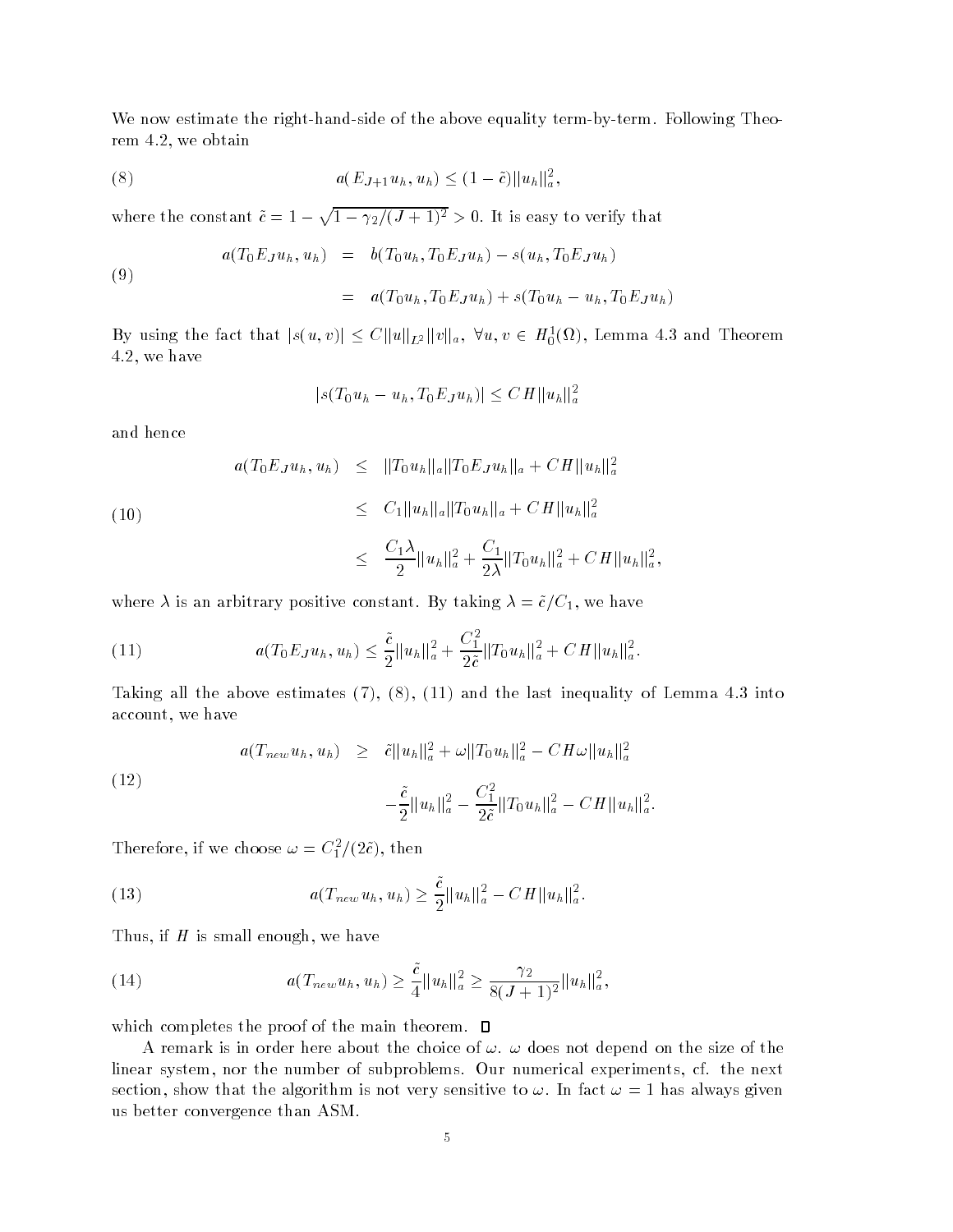| TABLE 1                                                     |
|-------------------------------------------------------------|
| The parallel complexity of the algorithms with p processors |

|     |                     | Method $\mid \#$ of iterations $\mid p = \#$ of subproblems $\mid p = (\text{max } \# \text{ of subdomains})$ |
|-----|---------------------|---------------------------------------------------------------------------------------------------------------|
|     |                     | with the same color $+1$ )                                                                                    |
| MSM | $Jt_i+t_c$          | $Jt_i+t_c$                                                                                                    |
| ASM | $\max\{t_i, t_c\}$  | $\max\{Jt_i,t_c\}$                                                                                            |
| NEW | $\max\{Jt_i, t_c\}$ | $\max\{Jt_i,t_c\}$                                                                                            |

#### TABLE 2

Iteration counts for solving the Poisson equation with di-erent <sup>h</sup> <sup>H</sup> and overlap sizes Here

|                  | າດ | 64  | 128 | 32 |                             | ' 28 |                        |  |
|------------------|----|-----|-----|----|-----------------------------|------|------------------------|--|
| overlapping size |    | $=$ |     |    | $\mathcal{L} = \mathcal{L}$ |      | $\qquad \qquad \qquad$ |  |
| $ovlp = h$       |    |     |     |    |                             |      |                        |  |
| $ovlp=2h$        |    |     |     |    |                             |      |                        |  |
| $ovlp=4h$        |    |     |     |    |                             |      |                        |  |

 Numerical experiments and comparison with ASM and MSM In this sec tion, we first briefly discuss the parallel complexity of the new algorithm as compared with ASM and MSM and then present some numerical results.

Let us make some basic assumptions before providing a parallel complexity analysis with  $p$  parallel processors. In this paper, we only focus on these computer architecture independent factors. We assume that the communication, synchronization and load balancing costs can be ignored; and also that each subproblem is solved by using only one processor.

Furthermore, we assume that all interior problems, defined on any extended substructures, are of relatively the same size and need  $t_i$  unit time (or number of arithmetic operations) to solve. Of course,  $t_i$  depends not only on how many unknowns each subregion has but also the method used to solve the interior problem. Similarly,  $t_c$  is for the coarse mesh problem. Table 1 shows the parallel complexity of performing the preconditioner-vector multiply by using multiplicative, additive and the new Schwarz type methods.

We next present some numerical results for solving this equation where

(15) 
$$
-\Delta u + \delta u_x + \delta u_y = f, \text{ in } \Omega
$$

with  $u = 0$  on  $\partial \Omega$  and  $\Omega = [0,1] \times [0,1]$ . In all cases, the exact solution  $u = e^{2y} \sin(\pi x) \sin(\pi y)$ , and  $f$  can thus be set accordingly.

The unit square is subdivided into two-level uniform meshes, with h and H representing the fine and coarse mesh sizes. The elliptic operator is then discretized by the usual five point central or upwinding difference methods over both meshes. The full GMRES method, without restarting, with zero initial guess is used for all of the transformed linear systems, in the usual Euclidean norm, and the stopping criterion is the reduction of the initial preconditioned residual by five orders of magnitude in the  $L^2$  norm.

 $\mathcal{M}$  and the special case  $\mathcal{M}$  is a similar this is a symmetric problem we still use  $\mathcal{M}$ GMRES as the outer iterative method. The iteration counts are given in Table 2.

Our second test problem is a nonsymmetric, constant coefficient problem. We specify the constant  $v > 0$  in Table of The emptic operator is discretized by two schemes, namely,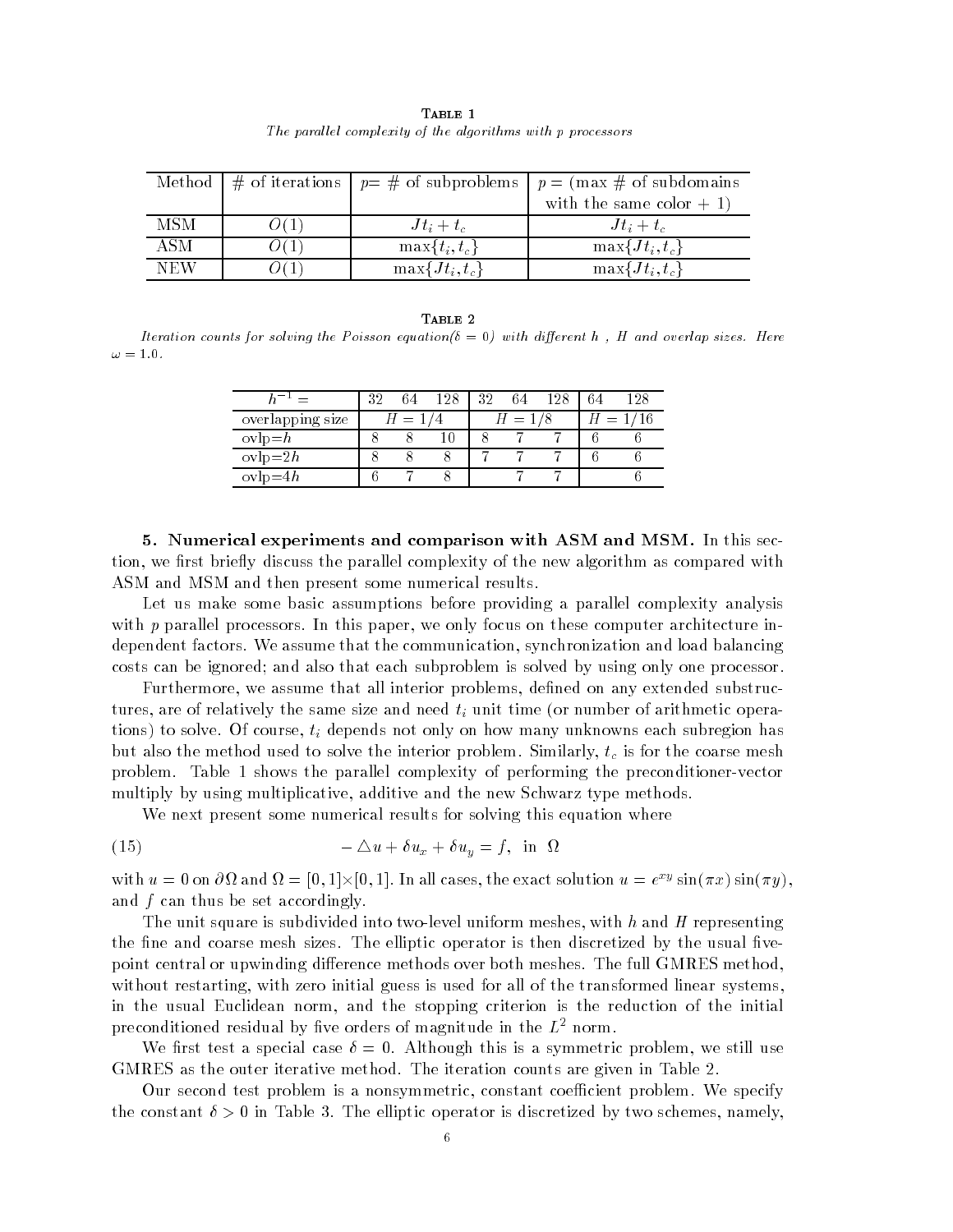$$ 

Iteration counts for solving the nonsymmetric model equation with various values of  $\delta$  and two discretizations the parameter is the property of the parameter of  $\mathcal{L}_\mathcal{A}$ 

|                           | Н<br>$=$ |    |     |     |      |                                 | $H = 1/8$ |    |     |     |      |       |
|---------------------------|----------|----|-----|-----|------|---------------------------------|-----------|----|-----|-----|------|-------|
| Central-difference Method |          |    |     |     |      |                                 |           |    |     |     |      |       |
| $\delta =$                |          | 5  | 10  | 50  | 100  | 150                             |           | 5  | 10  | 50  | 100  | 150   |
| $ovlp = h$                | 10       | 12 | 12  | 16  | 16   | 14                              | 8         | 9  | 10  | 16  | 23   | 25    |
| $ovlp = 2h$               | 9        | 10 | 10  | 14  | 12   | 12                              |           | 9  | 9   | 15  | 20   | 23    |
| $ovlp=4h$                 | 8        | 9  | 9   |     | 12   | 12                              |           | 8  | 9   | 13  | 17   | 20    |
|                           |          |    |     |     |      | <b>Upwind-difference Method</b> |           |    |     |     |      |       |
| $\delta =$                | 10       | 50 | 100 | 500 | 1000 | 10000                           | 10        | 50 | 100 | 500 | 1000 | 10000 |
| $ovlp=n$                  | 12       | 13 | 13  |     | 11   | 11                              | 11        | 14 | 15  | 16  | 16   | 17    |
| $ovlp=2h$                 | 10       | 11 | 11  |     | 11   | 11                              | 10        | 13 | 14  | 15  | 15   | 15    |
| $ovlp=4h$                 | 9        | 10 | 10  | 10  | 10   | 10                              | 9         | 11 | 12  | 12  | 12   | 12    |

TABLE 4

erent balancing for different balancing parameters in the series of the parameter specific starting the series erencing is used in the contract of the contract of the contract of the contract of the contract of the contract of the contract of the contract of the contract of the contract of the contract of the contract of the contra

| u<br>--        | 25<br>U. | U 5 | $\sim$<br>$\mathbf{0}$<br>h | 1.25 | t. I | $ -$<br>75 |   | -<br>$2.5\,$ |
|----------------|----------|-----|-----------------------------|------|------|------------|---|--------------|
| Iteratio<br>οn |          | ◡   |                             |      |      |            | ╰ | ΙU           |

the central direction method for relative to the upwind the upwinding direct method for the upper relatively large of

The optimal choice of **w** is not unique what **w** - I.O secure will cho optimal choices for the example that we tested. An example can be found in Table 4.

We finally compare the new algorithm with ASM and MSM by listing the convergence history in Table 5. It is clear that the convergence rate of the new algorithm is faster than that of ASM but slower than MSM. Some results for the same test problems by using other domain decomposition methods can be found in the found in the found in the found in the found in the found in the found in the found in the found in the found in the found in the found in the found in the found in the foun

6. Concluding remarks. In this paper, we introduced a new member in the class of Schwarz type overlapping domain decomposition methods This class of methods has been shown to be fast, even in the case involving boundary layers, see e.g. the recent paper of Tang  The new method shares the robustness of other Schwarz methods with added parallelism

**Acknowledgement.** The author is indebted to professors M. Dryja, O. Widlund, and Dr. B. Smith for many helpful discussions and suggestions. The author would like also to thank professors W. Gropp and D. Keyes for providing their experimental domain decomposition codes that inspired the new algorithm

 J- H- Bramble Z- Leyk and J- E- Pasciak Iterative schemes for nonsymmetric and indenite el liptic boundary value problems - preprint